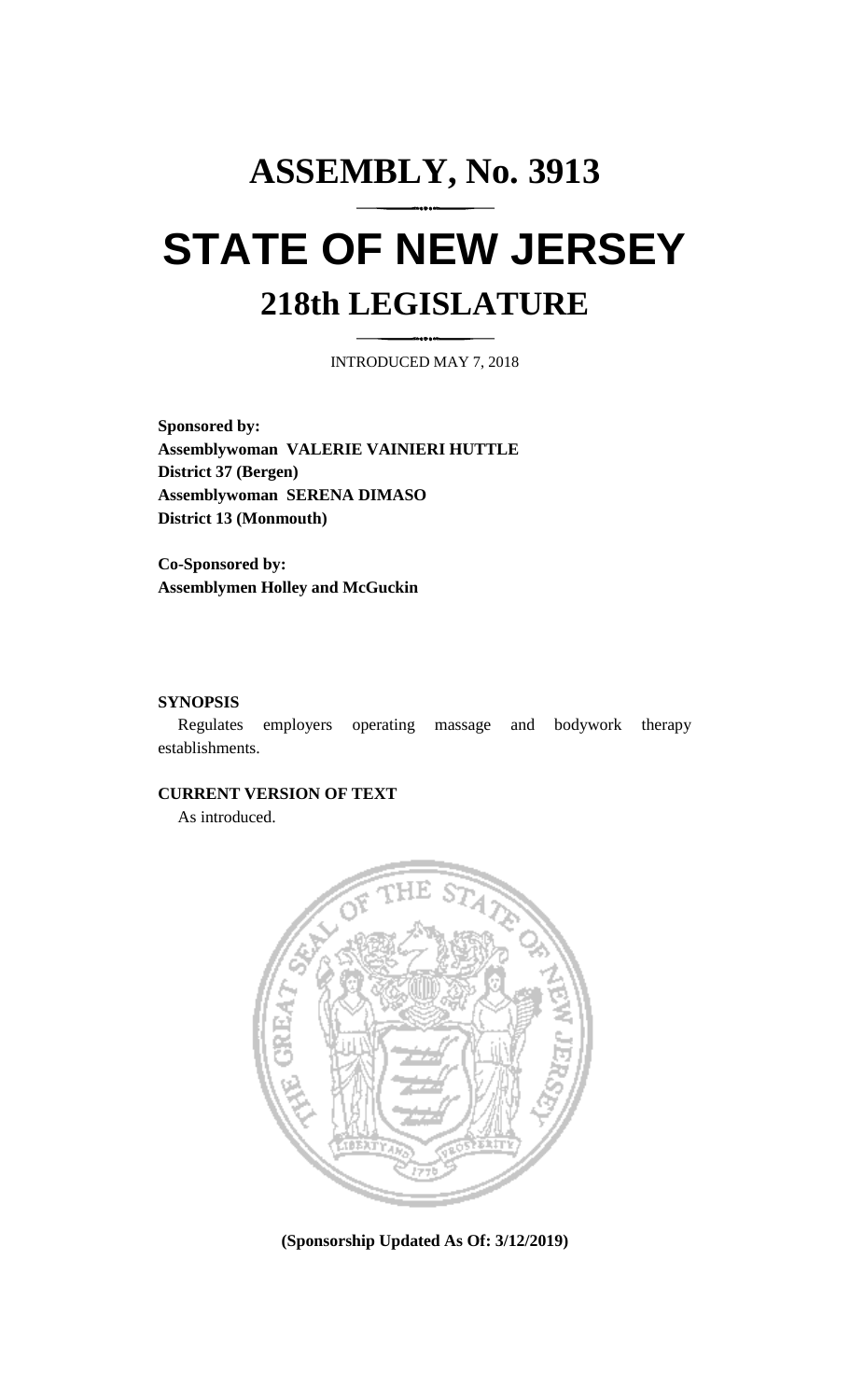**AN ACT** concerning the registration of employers operating massage and bodywork therapy establishments, amending P.L.2007, c.337, and amending and supplementing P.L.1999, c.19. **BE IT ENACTED** *by the Senate and General Assembly of the State of New Jersey:* 1. Section 3 of P.L.1999, c.19 (C.45:11-55) is amended to read as follows: 3. As used in P.L.1999, c.19 (C.45:11-53 et seq.) and P.L.2007, c.337 (C.45:11-68 et al.): "Board" means the New Jersey Board of Massage and Bodywork Therapy established pursuant to section 14 of P.L.2007, c.337 (C.45:11-69). 16 "Director" means the Director of the Division of Consumer Affairs in the Department of Law and Public Safety. "Licensee" means any person who holds a license to practice massage and bodywork therapies pursuant to the provisions of P.L.1999, c.19 (C.45:11-53 et seq.) and P.L.2007, c.337 (C.45:11- 68 et al.). "Massage and bodywork therapist" means a person licensed to practice massage and bodywork therapies pursuant to the provisions of P.L.1999, c.19 (C.45:11-53 et seq.) and P.L.2007, c.337 (C.45:11-68 et al.). "Massage and bodywork therapies" or "massage and bodywork" means systems of activity of structured touch which include, but are not limited to, holding, applying pressure, positioning and mobilizing soft tissue of the body by manual technique and use of visual, kinesthetic, auditory and palpating skills to assess the body for purposes of applying therapeutic massage and bodywork principles. Such application may include, but is not limited to, the use of therapies such as heliotherapy or hydrotherapy, the use of moist hot and cold external applications, explaining and describing myofascial movement, self-care and stress management as it relates to massage and bodywork therapies. Massage and bodywork therapy practices are designed to affect the soft tissue of the body for the purpose of promoting and maintaining the health and well- being of the client. Massage and bodywork therapies do not include the diagnosis of illness, disease, impairment or disability. "Massage and bodywork therapy establishment" means any place of business that engages in or advertises or holds itself out as offering massage and bodywork therapies on the premises of the business, or that represents itself to the public by any title or description of services incorporating the words "bodywork,"

**EXPLANATION – Matter enclosed in bold-faced brackets [thus] in the above bill is not enacted and is intended to be omitted in the law.**

**Matter underlined thus is new matter.**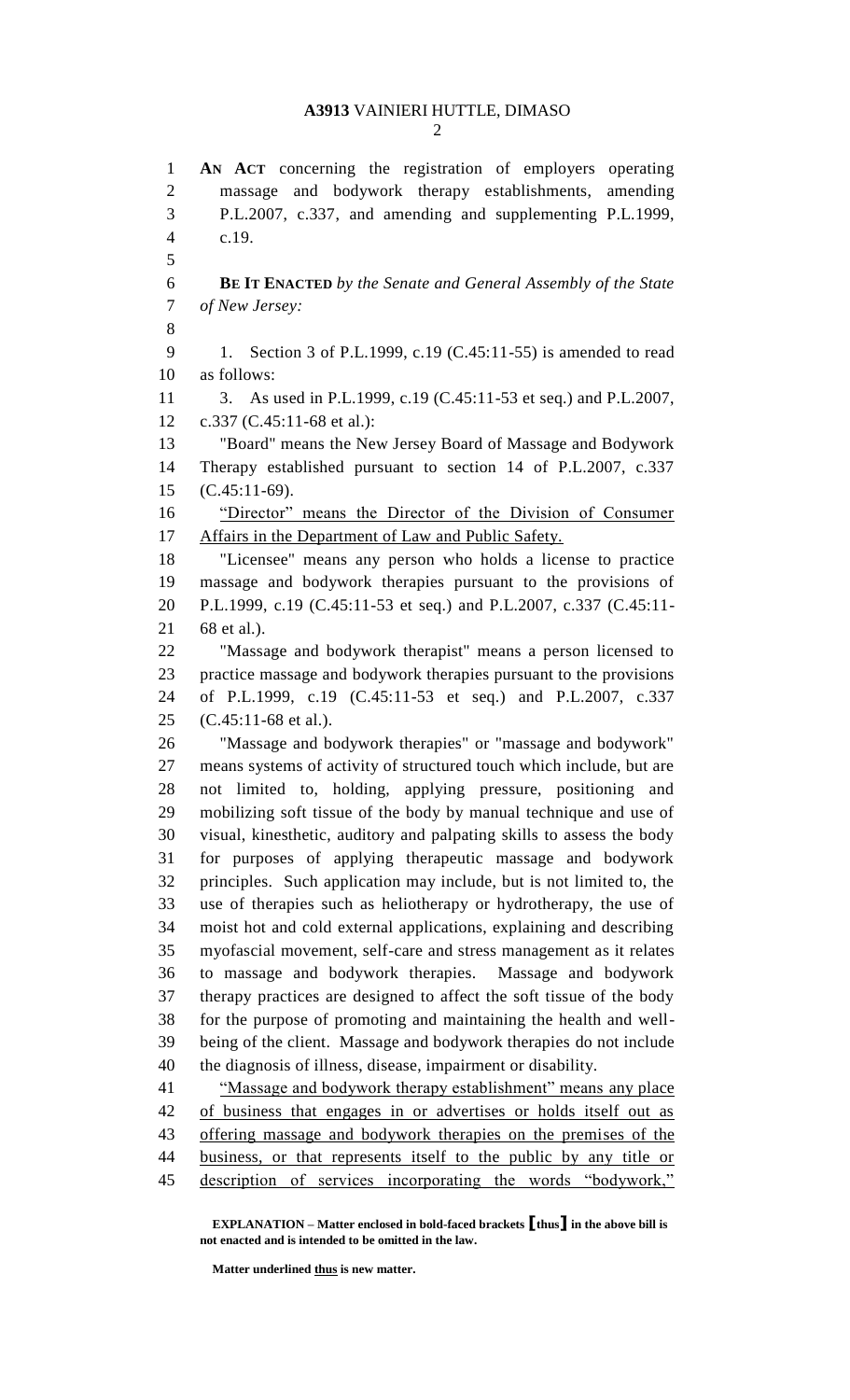"massage," "massage therapy," "massage practitioner," 2 "massagist," "masseur," "masseuse," or any other words determined by the board pursuant to regulation. "Massage and bodywork 4 therapy establishment" shall not include any of the following: any health care facility as defined in section 2 of P.L.1971, c.136 (C.26:2H-2); any offices or facilities of licensed physicians, chiropractors, physical therapists, or athletic trainers licensed pursuant to Title 45 of the Revised Statutes, whether or not they employ, contract with, or rent to licensees; or any institutions of secondary or higher education when licensees practice massage and bodywork therapies in connection with employment related to 12 athletic teams. "Place of business" means any office, clinic, facility, salon, spa, or other location where a licensee engages in massage and 15 bodywork therapies. Any residence of a licensee or employer, or an out call location which is not owned, rented, or leased by a licensee 17 or employer, shall not be considered a place of business, unless the residence or out call location is advertised as the licensee's or employer's place of business. "Professional-in-charge" means a licensee who is designated as the professional-in-charge by an employer on the application required pursuant to section 21 of P.L.2007, c.337 (C.45:11-76). (cf: P.L.2007, c.337, s.4) 2. Section 7 of P.L.1999, c.19 (C.45:11-59) is amended to read as follows: 7. The board shall: a. Review the qualifications of applicants for licensure; b. Insure the proper conduct and standards of examinations; c. Issue and renew licenses to massage and bodywork therapists pursuant to P.L.1999, c.19 (C.45:11-53 et seq.) and P.L.2007, c.337 (C.45:11-68 et al.); d. Suspend, revoke or fail to renew the license of a massage and bodywork therapist pursuant to the provisions of P.L.1978, c.73 (C.45:1-14 et seq.); e. Establish any standards for the continuing education of licensees as it deems necessary; f. Prescribe or change the charges for examinations, licensures, renewals and other services performed pursuant to P.L.1974, c.46 (C.45:1-3.1 et seq.); **[**and**]** g. Maintain a record of every massage and bodywork therapist licensed in this State, and the date and number of his license, and publish a list of the names and addresses of all licensees annually; h. Maintain a record of every massage and bodywork therapy establishment registered in this State, and the date and number of 46 the registration, and publish a list of the names and addresses of all 47 registered employers and establishments annually; and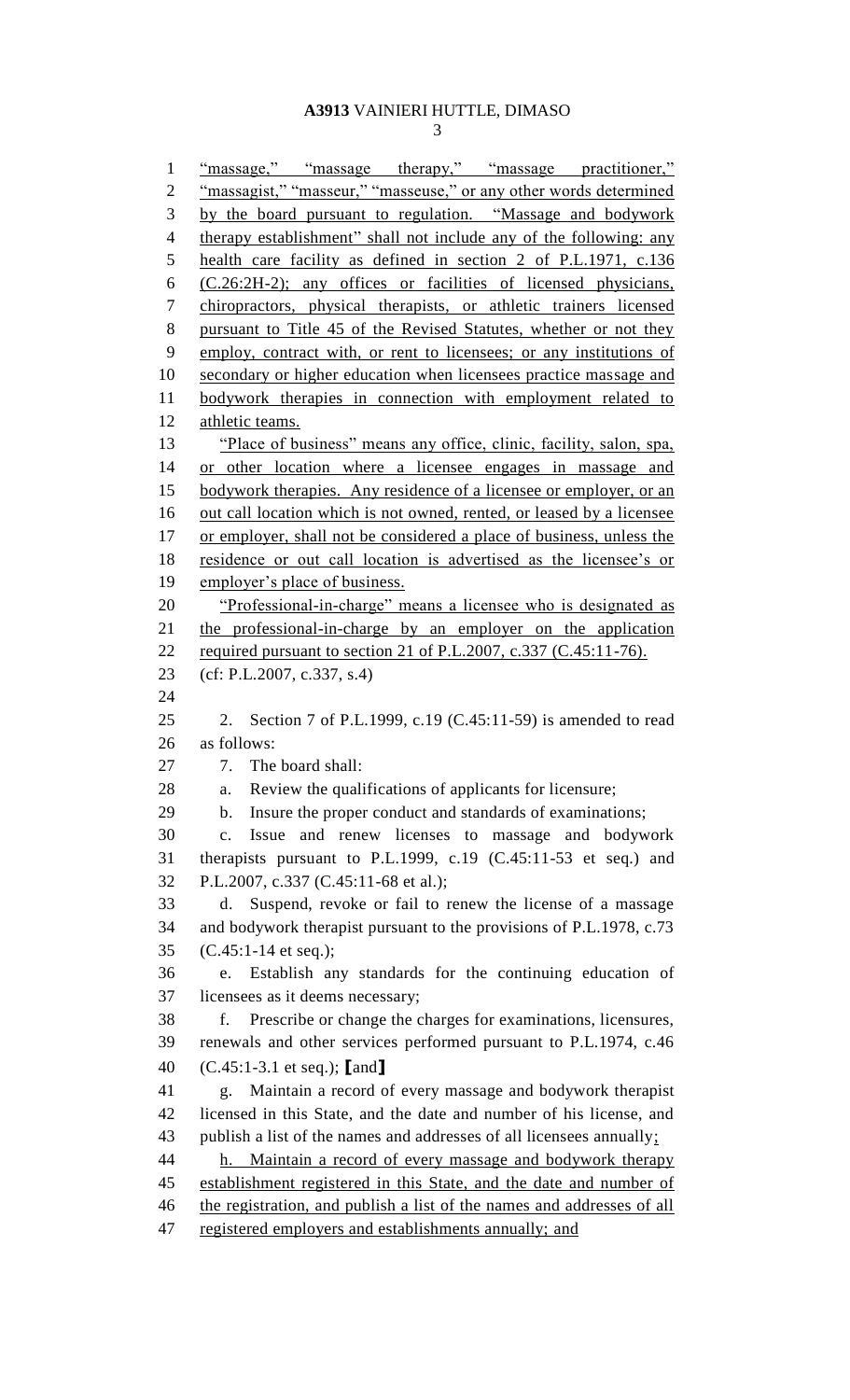1 i. In consultation with the director, establish standards for the 2 inspection of massage and bodywork therapy establishments. (cf: P.L.2007, c.337, s.5) 3. Section 21 of P.L.2007, c.337 (C.45:11-76) is amended to read as follows: 21. a. No employer shall **[**engage in or advertise or hold itself out as offering massage and bodywork therapies**]** operate a massage and bodywork therapy establishment unless the employer is registered with the board. b. A written application for registration shall be made to the board on the form prescribed by the board and shall contain the following information: (1) The name and residence of the employer who is the owner or operator of the **[**entity providing**]** massage and bodywork **[**therapies**]** therapy establishment; (2) The municipality and location of the **[**owner or operator's primary place of business and the locations of all other branches of business**]** employer's massage and bodywork therapy establishment; **[**and**]** (3) Any other biographical information of the applicant as required by the board; and (4) The name and residence of the professional-in-charge and a notarized acknowledgment by the person identified as the professional-in-charge, if applicable and for the purposes of fulfilling the requirement under subsection b. of section 5 of 27 P.L. , c. (C. ) (pending before the Legislature as this bill). c. Each applicant for registration and each registrant pursuant to the provisions of this section shall pay to the board a fee for the issuance of a two-year registration in the amount established by the board in accordance with the provisions of P.L.1974, c.46 (C.45:1- 3.1 et seq.). d. A registration issued to an employer under this section shall be issued for the operation of a single, identified massage and bodywork therapy establishment and is not assignable or transferable. (cf: P.L.2007, c.337, s.21) 4. Section 22 of P.L.2007, c.337 (C.45:11-77) is amended to read as follows: 22. The board may suspend or revoke the registration of an employer **[**offering**]** operating a massage and bodywork **[**therapies**]** therapy establishment upon proof showing by a preponderance of the evidence that the employer: a. Has made false or misleading statements of a material nature in the application for registration; **[**or**]**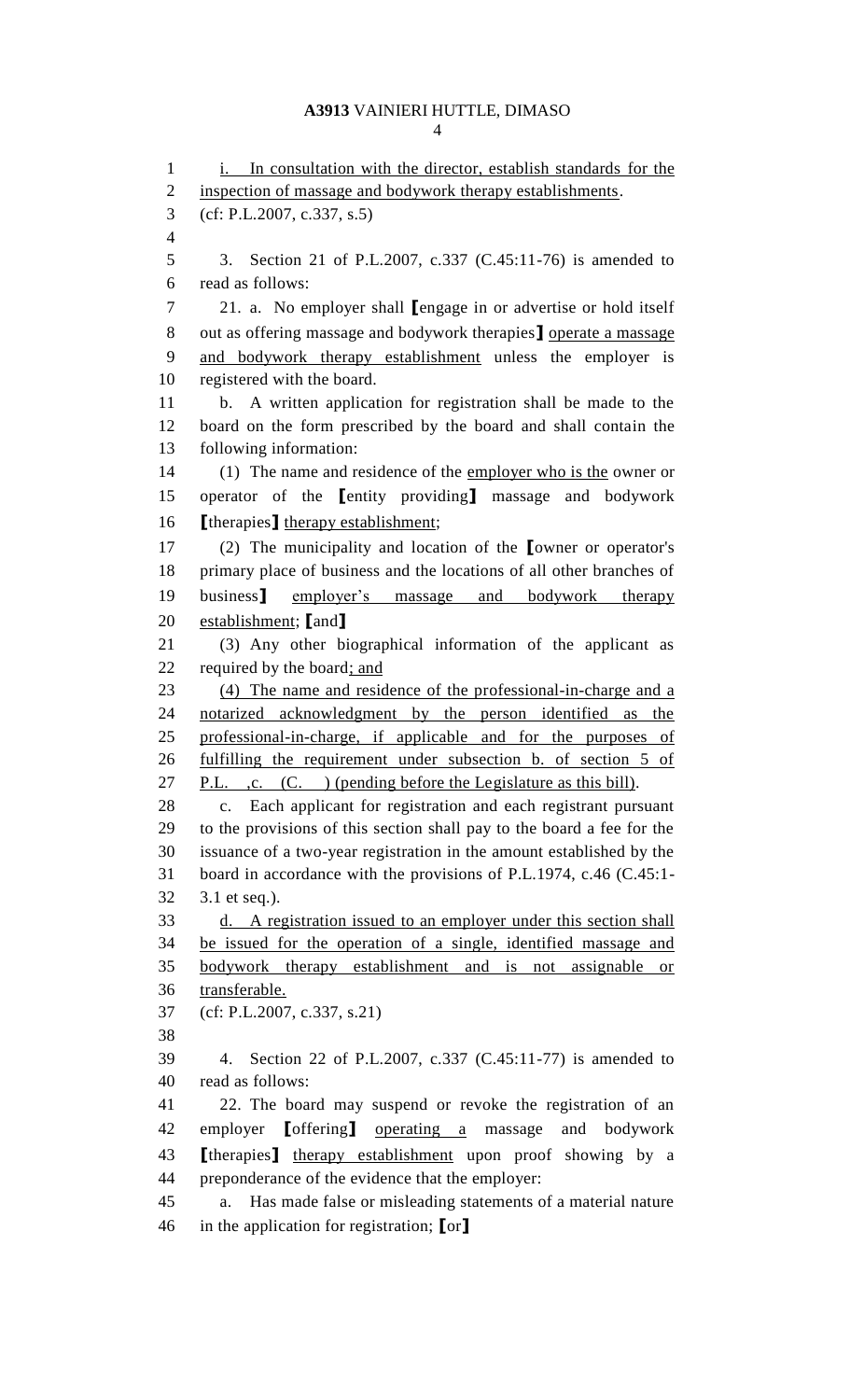b. Failed to demonstrate that each employee of the employer who is engaged in the performance of massage and bodywork therapies is in possession of a license to practice massage and bodywork therapies; c. Has used any portion of a massage and bodywork therapy establishment as a dormitory, or in any way permitted individuals to use a massage and bodywork therapy establishment as a housing unit; d. Failed or refused to immediately provide access to doors locked in a massage and bodywork therapy establishment pursuant 11 to section 6 of P.L., c. (C.) (pending before the Legislature as this bill) during any inspection conducted by the board or the director; e. Operated or rendered massage and bodywork therapies to the public at a massage and bodywork therapy establishment outside of 16 the permissible operating hours established by the board pursuant to 17 section 7 of P.L., c. (C.) (pending before the Legislature as 18 this bill); f. Advertised for sexually explicit services or engaged in any sexually explicit advertising; or g. Authorized, permitted, or tolerated in the massage and 22 bodywork therapy establishment any activity or behavior prohibited by the laws of this State, including laws regarding prostitution, indecent exposure, lewdness, or obscenity. (cf: P.L.2007, c.337, s.22) 5. (New section) a. An official, authorized by the board or the director, may enter and inspect a massage and bodywork therapy establishment during all operating hours without prior notice. If conducing an inspection, the official shall inspect and copy records of the massage and bodywork therapy establishment, inspect the premises and pertinent equipment, and inspect any other files, objects, and facilities relating to a violation of P.L.1999, c.19 (C.45:11-53 et seq.), P.L.2007, c.337 (C.45:11-68 et al.), or P.L. , c. (C. ) (pending before the Legislature as this bill). b. Every employer operating a massage and bodywork therapy establishment shall either remain on premises, or provide a professional-in-charge who remains on premises, during all operating hours. Every employer or professional-in-charge shall permit an inspection of the massage and bodywork therapy establishment by any official authorized to conduct an inspection by the board or the director. c. If a massage and bodywork therapy establishment is located

 within a licensee's residence, an out call location, or located within an office space or facility shared with other business entities, the official conducting the inspection shall have independent and sufficient legal justification before inspecting areas not used for the purposes of the massage and bodywork therapy establishment.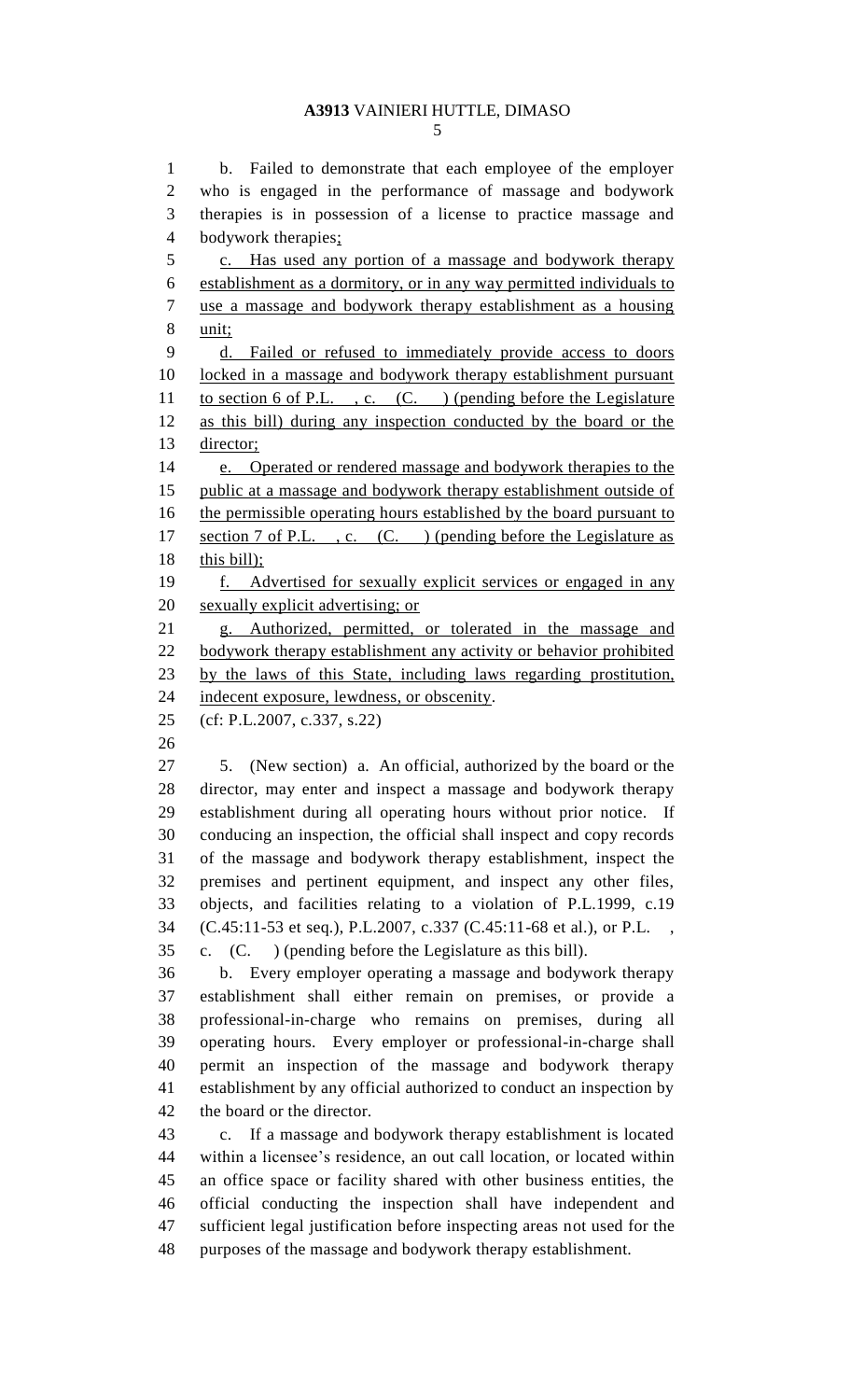6. (New section) a. All internal and external doors of a massage and bodywork therapy establishment shall be kept unlocked during operating hours except as follows:

(1) restroom doors may be locked;

 (2) external doors may be locked if the massage and bodywork therapy establishment is a business entity owned by one person and has no more than one licensee in its employ or contracted as an independent contractor; and

 (3) internal doors may be locked to protect confidential patient or business entity information.

 b. If any official, authorized by the board or the director to conduct an inspection of a massage and bodywork therapy establishment, requests access to doors locked pursuant to this section, the doors shall be opened immediately by the employer or professional-in-charge.

 7. (New section) a. The board shall determine, pursuant to regulation, permissible operating hours which shall apply to all massage and bodywork therapy establishments. Massage and bodywork therapies shall be rendered in a massage and bodywork therapy establishment only during the permissible operating hours established by the board.

 b. The board shall establish a procedure whereby employers may obtain a waiver to operate a massage and bodywork therapy establishment outside of the permissible operating hours established pursuant to subsection a. of this section.

 8. (New section) a. A person is guilty of a crime of the fourth degree if that person knowingly engages in the operation of a massage and bodywork therapy establishment without registering with the board pursuant to section 21 of P.L.2007, c.337 (C.45:11- 76) and:

 (1) creates or reinforces a false impression that the person is registered as an employer authorized to operate a massage and bodywork therapy establishment;

 (2) derives a benefit, the value of which is more than incidental; or

(3) in fact causes injury to another person.

 b. For the purposes of this section, the phrase "in fact" indicates strict liability.

 9. This act shall take effect on the 90th day next following enactment, but the New Jersey Board of Massage and Bodywork Therapy may take any anticipatory action in advance thereof as shall be necessary for the implementation of this act.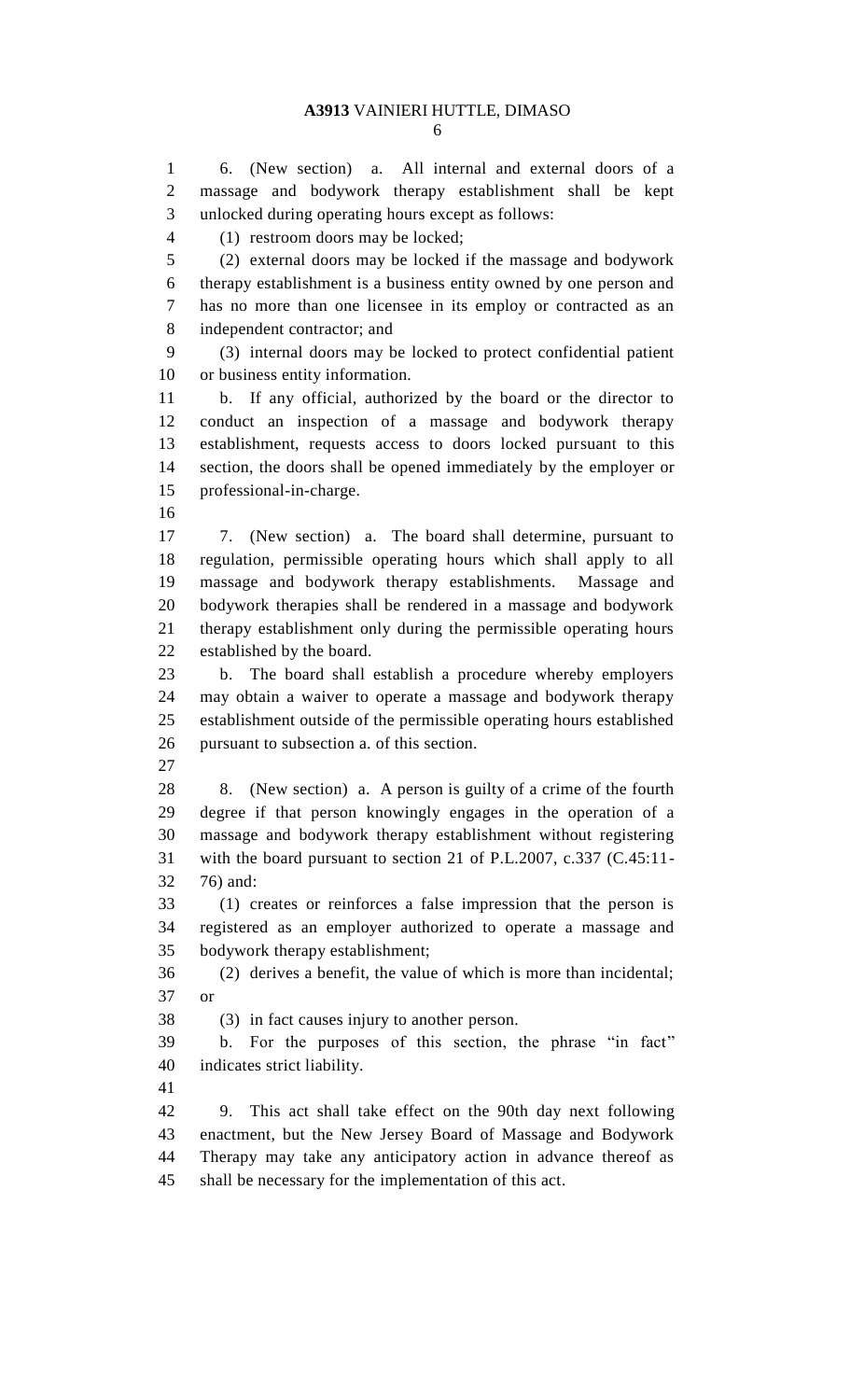#### STATEMENT

 This bill amends and supplements the "Massage and Bodywork Therapist Licensing Act," P.L.1999, c.19 (C.45:11-53 et seq.) (hereinafter, the "act") to strengthen the registration and regulation of employers that operate massage and bodywork therapy establishments. The act, as amended by P.L.2007, c.337 (C.45:11- 68 et al.), stipulates that no employer will engage in or advertise or hold itself out as offering massage and bodywork therapies unless the employer is registered with the New Jersey Board of Massage and Bodywork Therapy. This bill provides additional requirements for the registration of employers and the operation of a massage and bodywork therapy establishment.

 The bill provides that every employer who is an applicant for registration to operate a massage and bodywork therapy establishment must, in addition to current application requirements in the Act, provide the name and residence of the professional-in- charge and a notarized acknowledgment by the person identified as the professional-in-charge, if applicable. The bill also stipulates that a registration issued to an employer will be issued for the operation of a single, identified massage and bodywork therapy establishment and is not assignable or transferable.

 Currently, under the act, the board may suspend or revoke the registration of an employer upon proof showing by a preponderance of the evidence that the employer has made false or misleading statements of a material nature in the application for registration, or failed to demonstrate that each employee of the employer who is engaged in the performance of massage and bodywork therapies is in possession of a license to practice. This bill further stipulates that the board may suspend or revoke the registration of an employer upon proof that the employer:

 (1) has used any portion of a massage and bodywork therapy establishment as a dormitory, or in any way permitted individuals to use a massage and bodywork therapy establishment as a housing unit;

 (2) failed or refused to immediately provide access to doors locked in a massage and bodywork therapy establishment, pursuant to the provisions of this bill, during any inspection conducted by the board or the Director of the Division of Consumer Affairs;

 (3) operated or rendered massage and bodywork therapies to the public at a massage and bodywork therapy establishment outside of the permissible operating hours established by the board pursuant to the provisions of this bill;

 (4) advertised for sexually explicit services or engaged in any sexually explicit advertising; or

 (5) authorized, permitted, or tolerated in the massage and bodywork therapy establishment any activity or behavior prohibited